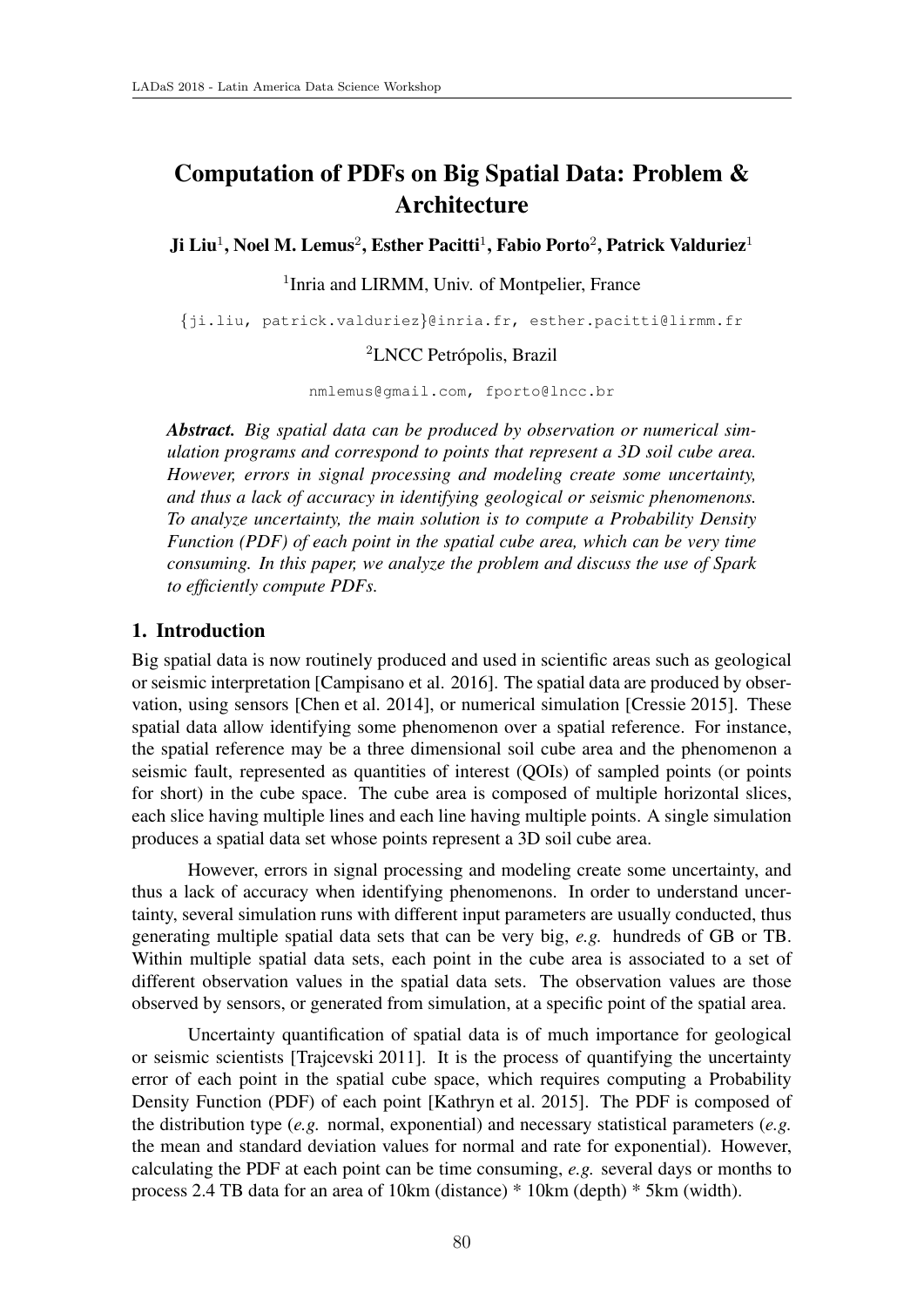

**Figure 1. The distribution of a point.**

In this paper, we take advantage of Spark [Zaharia et al. 2010], a popular inmemory big data processing framework for computer clusters, to efficiently compute PDFs in parallel. In the paper, we detail the problem, *i.e.* how to efficiently compute PDFs, and propose an architecture using Spark to compute PDFs.

#### 2. Problem Definition

Figure 1 shows that the set of observation values at a point may have four distribution types, *i.e.* uniform (a), normal (b), exponential (c), and log-normal (d). The horizontal axis represents the values  $(V)$  and the vertical axis represents the frequency  $(F)$ . The green bars represent the frequency of the observation values in value intervals and the red outline represents the calculated PDF. During the calculation of the PDF at a point, there may be some error between the distribution of the observation values and the calculated PDF. We denote this error by PDF error (or error for short in the rest of the paper). In order to precisely fit a PDF based on observation values, we need to reduce this error. Once we have the PDF of a point, we can calculate the QOI value that has the highest possibility, with which we can quantify the uncertainty each spatial data set.

Let *DS* be a set of spatial data sets, *d<sup>k</sup>* be a spatial data set in *DS* and *N* be the number of points in a region. Each point *px,y*, where *x* and *y* are spatial dimensions in the slice, has a set of values  $V = \{v_1, v_2, ..., v_n\}$  while  $v_k$  is the value corresponding to the point  $p_{x,y}$  in  $d_k \in DS$ . Based on these notations, we define Equations 1 - 4, which are based on the formulas in [Dixon and Massey 1968]. The mean  $(\mu_{x,y})$  and standard deviation  $(\sigma_{x,y})$  values of a point can be calculated according to Equations 1 and 2, respectively. The error  $e_{x,y,i}$  between the PDF  $F$  and the set of observation values  $V$  can be calculated according to Equation 3, which compares the probability of the values in different intervals in *V* and the probability computed according to the PDF. The intervals are obtained by evenly splitting the space between the maximum value and the minimum value in *V*. *min* is the minimum value in *V*, *max* is the maximum value in *V* and *L* represents the number of all considered intervals, which can be configured. *F req<sup>k</sup>* represents the number of values in *V* that are in the *k*th interval. The integral of  $PDF(x)$ computes the probability according to the PDF in the *k*th interval. Equation 3 is inspired by the Kolmogorov-Smirnov Test [Lopes 2011], which tests whether a PDF is adequate for a data set. In addition, we assume that the probability of the values outside the space between the maximum value and the minimum value is negligible for this equation. Then, the average error *E* of Slice *i* can be calculated according to Equation 4.

$$
\mu_{x,y} = \frac{\sum_{i=1}^{n} v_i}{n} \tag{1}
$$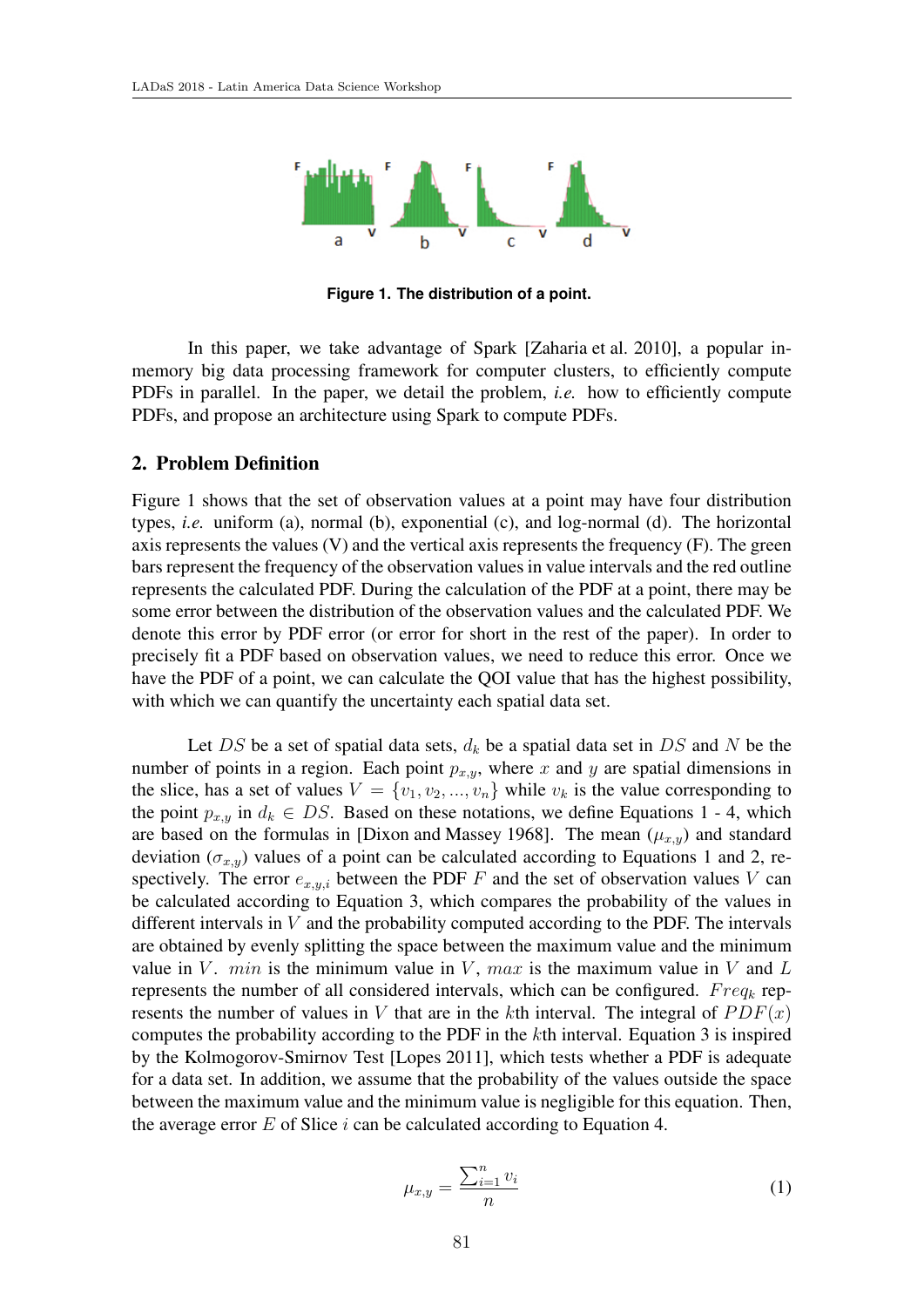

**Figure 2. Architecture for Computing PDFs.**

$$
\sigma_{x,y} = \sqrt{\frac{\sum_{i=1}^{n} (v_i - \mu)^2}{n - 1}}
$$
 (2)

$$
e_{x,y,i} = \sum_{k=1}^{N} \left| \frac{Freq_k}{N} - \int_{min + (max - min) * \frac{k-1}{L}}^{min + (max - min) * \frac{k}{L}} PDF(x) dx \right|
$$
 (3)

$$
E = \frac{\sum_{p_{x,y} \in slice_i} e_{x,y,i}}{N}
$$
 (4)

We can now express the problem as follows: given a set of spatial data sets *DS* corresponding to the same spatial cube area  $C = \{slice_1, slice_2, ..., slice_i\}$ , how to efficiently calculate the mean, standard deviation values and the PDF *F* at each point in  $slice_i \in C$  with a small average error *E* not higher than a predefined average error  $\varepsilon$ .

#### 3. Architecture

The architecture (see Figure 2) has four layers, *i.e.* infrastructure, basic process to compute PDFs, memory management and methods to compute PDFs. In the infrastructure layer, the big spatial data is stored in NFS [Sandberg et al. 1985]. Spark and HDFS [Shvachko et al. 2010] are deployed over the nodes of the computer cluster. The intermediate and the output data are stored in HDFS.

The basic processing of PDFs consists of data loading, from NFS to Spark RDDs, followed by PDF computation using Spark. The data loading process treats the data corresponding to a slice and pre-processes it in parallel, *i.e.* calculates statistical parameters of observation values of each point. Then, the PDF computation groups the data and calculates the PDFs and errors of all the points in a slice in parallel.

In order to efficiently compute PDFs, we use two memory management techniques: data caching and window size adjustment. We use data caching to reduce disk accesses with the Spark *Cache* operation and a memory-based file system [Snyder 1990]. We test the Scala program on a small workload with different window sizes to find an optimal window size, which is used for the PDF computation of all the points in the slice.

We use two methods to compute PDFs efficiently, *i.e.* data grouping and ML prediction. The data grouping method groups the points with exactly the same mean and